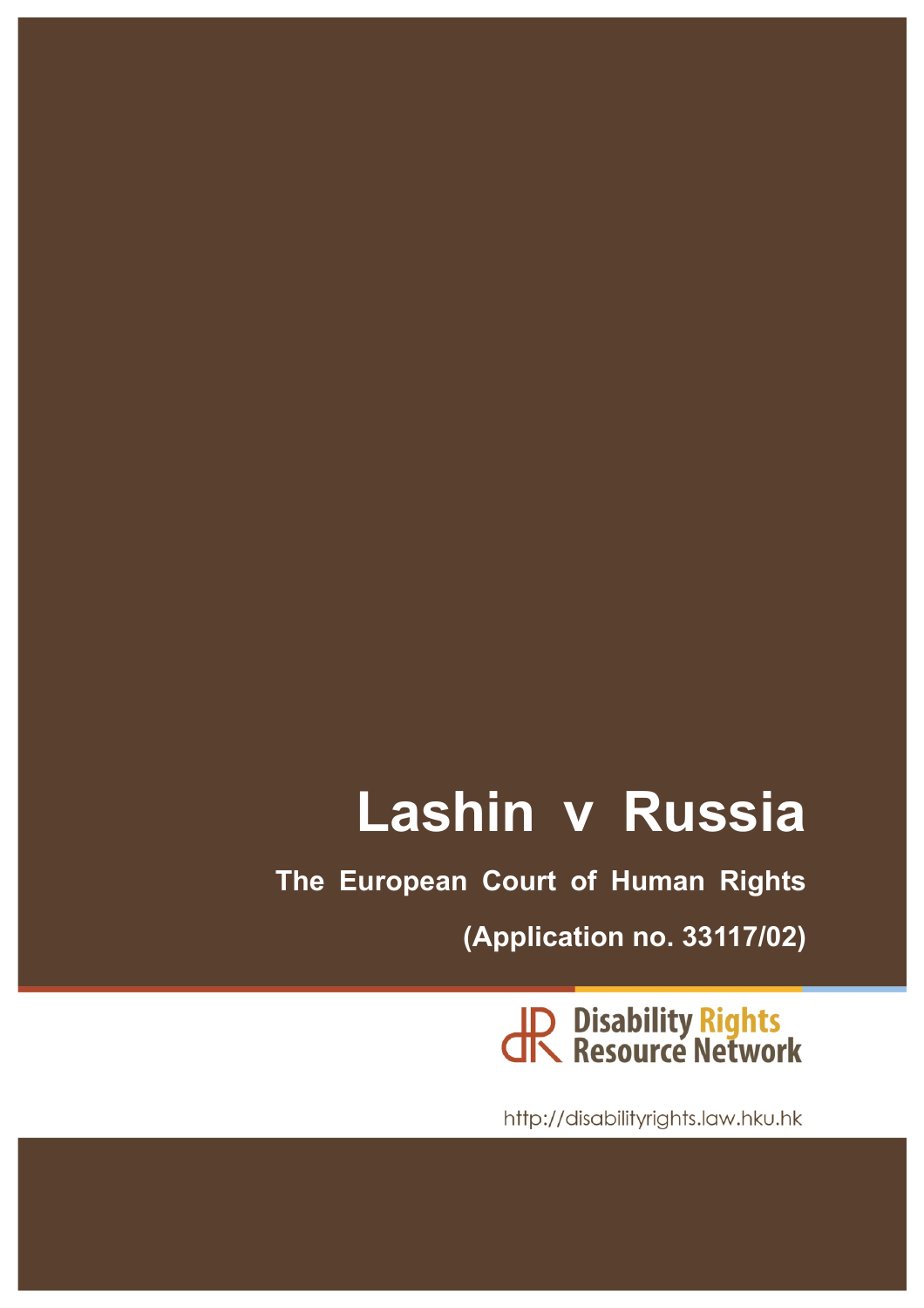#### Lashin v Russia

Disability <mark>Rights</mark><br>Resource Network .



## **Quick Facts**

**Applicant: Alexander Lashin** 

**Member State: Russia** 

**Date Decided:** 22 January 2013

**Court:** European Court of Human Rights 

**Issue:** Whether Article 8 (right to respect for private life), Article 5 (right to liberty), Article 12 (right to marry) and Article 13 (right to effective remedy) of the Convention have been violated because of, respectively, Lashin's inability to review his legal incapacity; his involuntary confinement in a psychiatric hospital; his inability to register a marriage and the absence of effective remedy before the Russian national authority.

**Holding:** The Court held the maintenance of Lashin's status as an incapacitated person and his inability to review so violated his right to respect for private life (Article 8). Also, his involuntary hospitalization in the psychiatric hospital violated his right to liberty (Article 5§1), so as his inability to obtain a review of the lawfulness of such detention (Article 5§4). The Court considered it unnecessary to examine Lashin's complaints under Articles 12 and 13.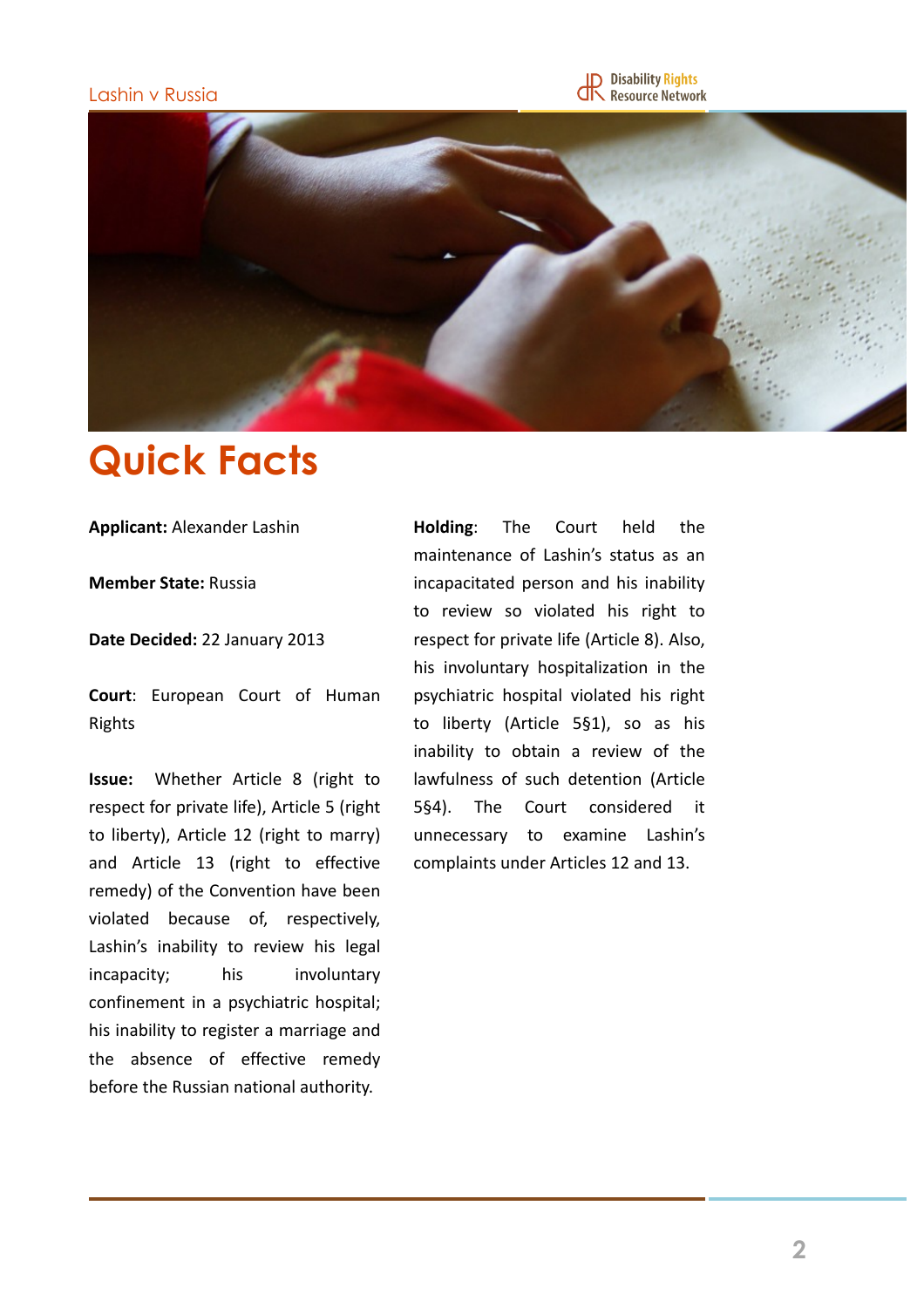## **Procedural Background**

#### **Domestic Remedies**

#### *Attempts to Restore Legal Capacity*

Lashin lodged an initial appeal to the Omsk Regional Court, which upheld the decision of the District Court to declare Lashin legally incapacitated due to schizophrenia. The  $1^{\text{st}}$  request in the Sovetskiy District Court of Omsk resulted in the status of legal incapacity and guardianship maintained. The  $2^{nd}$  request in the Kuybyshevskiy District Court of Omsk also resulted in the status of legal incapacity maintained. The Omsk Regional Court upheld the decision of the District Court. Lashin's relatives brought court proceedings in 2006 seeking to restore his full legal capacity. However, no information on the outcome was provided to the Court.

#### **Confinement in the Psychiatric Hospital**

On application to release in the Kuybyshevskiy District Court, Lashin was informed that provisional placement was not subject to judicial review. The District Court held a hearing pursuant to the psychiatric hospital's request to confine Lashin. Yet, proceedings were soon closed as his guardian then became the hospital that his confinement was considered "voluntary". Lashin's fiancée and father were both unable to represent him to lodge any appeals on his behalf over such confinement. Lashin's fiancée and father lodged several criminal law complaints against the hospital and its doctors in various state authorities and the courts. None were successful.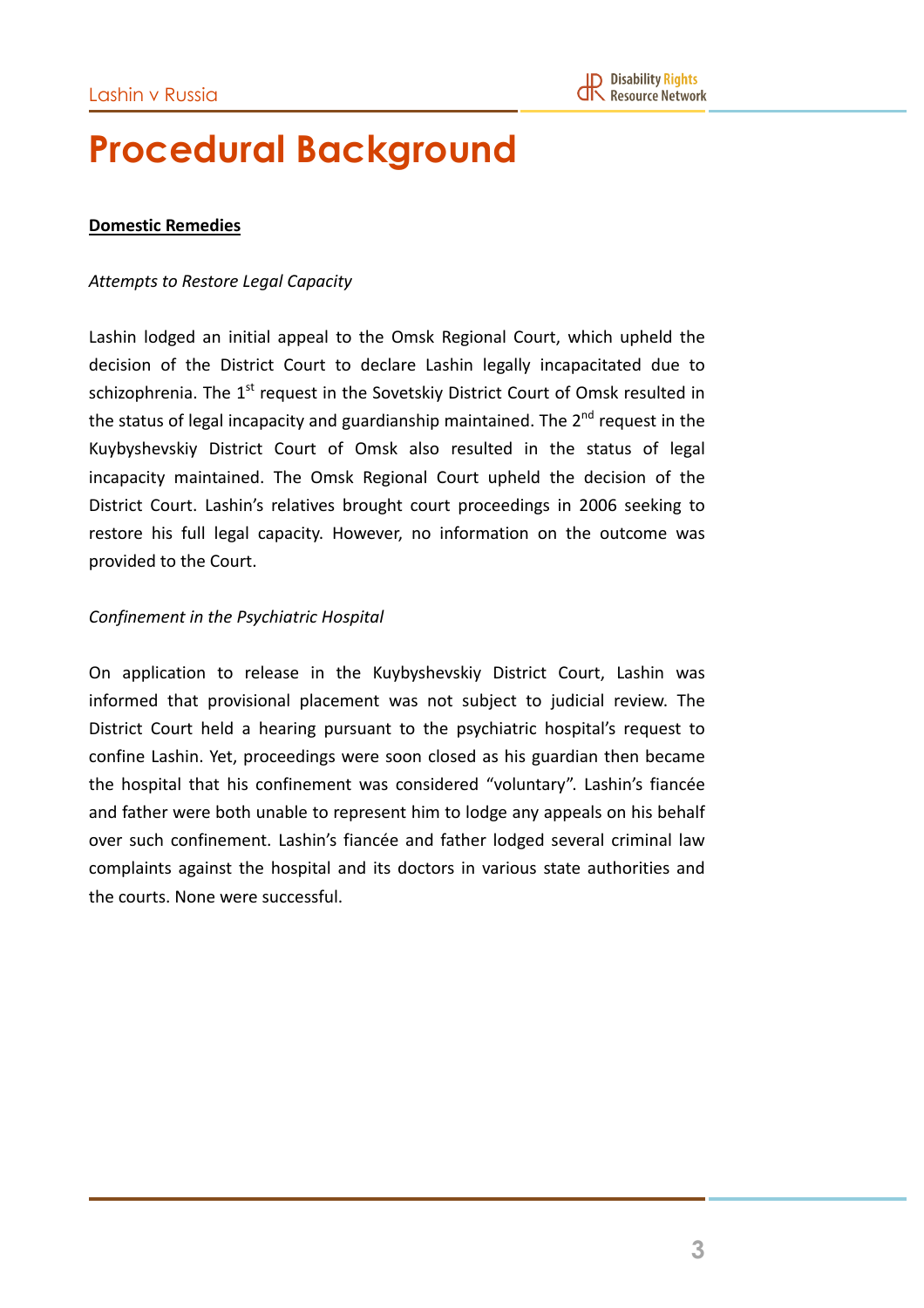## **Case Summary**

Leading to the conclusion that the right to respect for private life (Article 8) was breached, the Court accepted that depriving someone of his legal capacity and maintaining so may pursue legitimate aims, e.g. protecting the interests of the person concerned. The Court held that in deciding whether legal capacity may be restored, the national authorities have a certain margin of appreciation. However, the reasoning of the authorities would be subject to a stricter scrutiny, and special attention would be paid to the quality of the decision-making procedure, i.e. it must be fair and have respect towards the right to respect for private life. In addition, the Court affirmed that the right to ask a court to review a declaration of incapacity is one of the most important rights for the concerned person. The existence of a mental disorder, even if serious, cannot be the sole reason to justify full incapacitation.

On factual procedures, Lashin did not have a full review of his status, had no fresh, neutral expert assessment of his condition during the review, and was not personally present in court. Any conclusions on his mental condition were therefore unreliable. Substantively, the Russian domestic law did not provide for any intermediate form of limited legal capacity for mentally ill persons; this was held to be disproportionate to the legitimate aims, i.e. the intrusion to the person's right is more than necessary. Hence, Lashin's right to have the Government respect his private life was breached.

As for the breach of Lashin's right to liberty (Article 5), the Court reiterated that deprivation of liberty must be necessary in the circumstances. It held that an individual cannot be deprived of his liberty as being of "unsound mind" unless he is reliably, impartially shown to be of unsound mind and such mental disorder is of a kind/degree warranting compulsory confinement. Furthermore, the validity of continued confinement depends on the persistence of such a disorder. On a separate note, the Court reiterated that confinement in a psychiatric hospital does not necessarily become "voluntary" (for the purpose of adjudicating whether there is any violation of the Convention) when the guardian's consent is obtained.